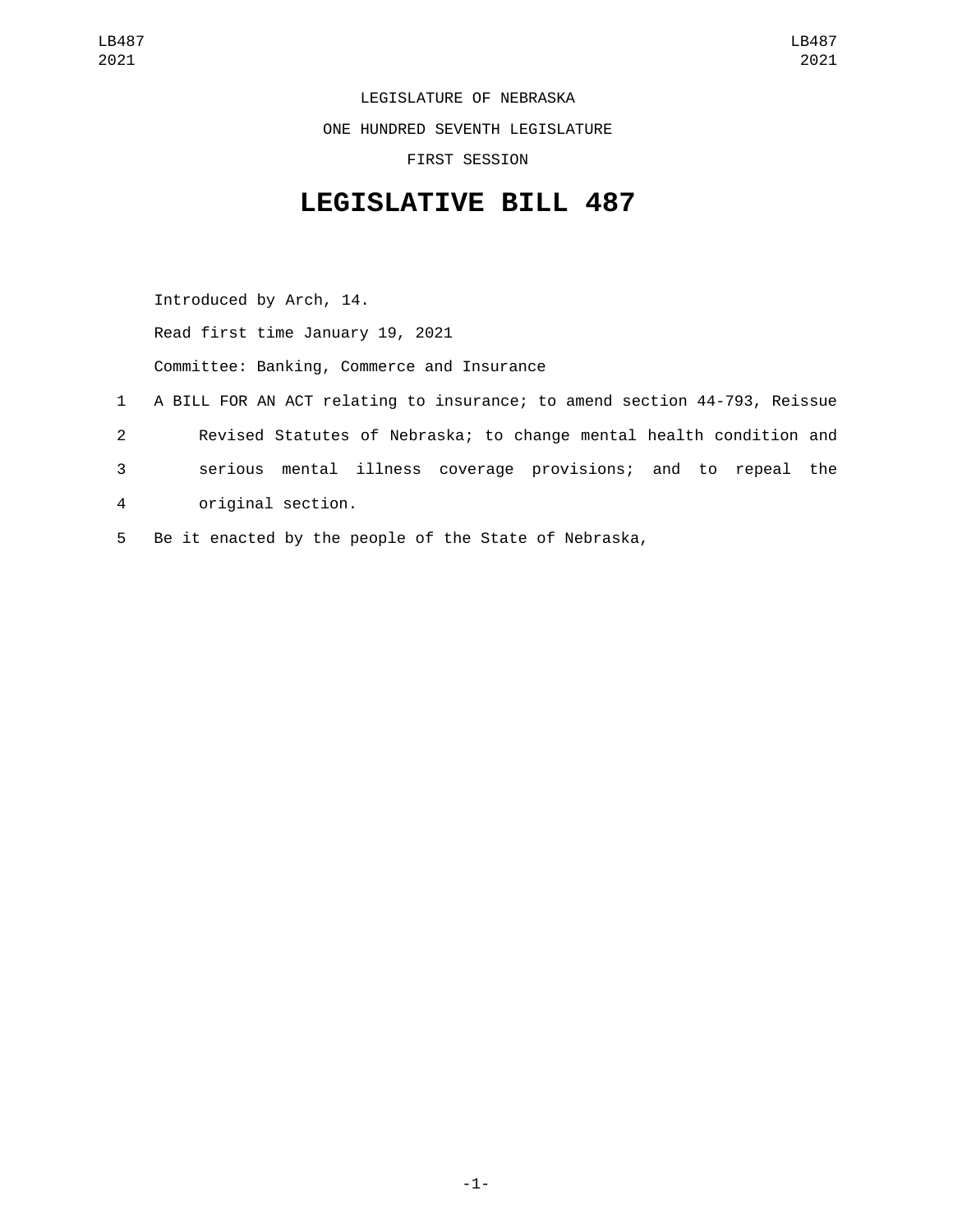Section 1. Section 44-793, Reissue Revised Statutes of Nebraska, is 2 amended to read:

 44-793 (1) On or after January 1, 2000, notwithstanding section 44-3,131, any health insurance plan delivered, issued, or renewed in this state (a) if coverage is provided for treatment of mental health conditions other than alcohol or substance abuse, (i) shall not establish any rate, term, or condition that places a greater financial burden on an insured for access to treatment for a serious mental illness than for 9 access to treatment for a physical health condition, and (ii) shall not establish any rate, term, or condition that places a greater financial burden on an insured for accessing treatment for a mental health condition using telehealth or telemonitoring services as defined in section 44-312, (iii) shall provide, at a minimum, a reimbursement rate for accessing treatment for a mental health condition using telehealth or telemonitoring services that is the same as the rate for a comparable treatment provided or supervised in person, and (iv) if an out-of-pocket limit is established for physical health conditions, shall apply such out-of-pocket limit as a single comprehensive out-of-pocket limit for both physical health conditions and mental health conditions, or (b) if no coverage is to be provided for treatment of mental health conditions, shall provide clear and prominent notice of such noncoverage in the plan.

 (2) If a health insurance plan provides coverage for serious mental illness, the health insurance plan shall cover health care rendered for treatment of serious mental illness (a) by a mental health professional, (b) by a person authorized by the rules and regulations of the Department of Health and Human Services to provide treatment for mental illness, (c) using telehealth or telemonitoring services as defined in section 44-312, 28 (d) in a mental health center as defined in section 71-423, or (e)  $\left(\frac{d}{dt}\right)$  in any other health care facility licensed under the Health Care Facility Licensure Act that provides a program for the treatment of a mental health condition pursuant to a written plan. The issuer of a health

-2-